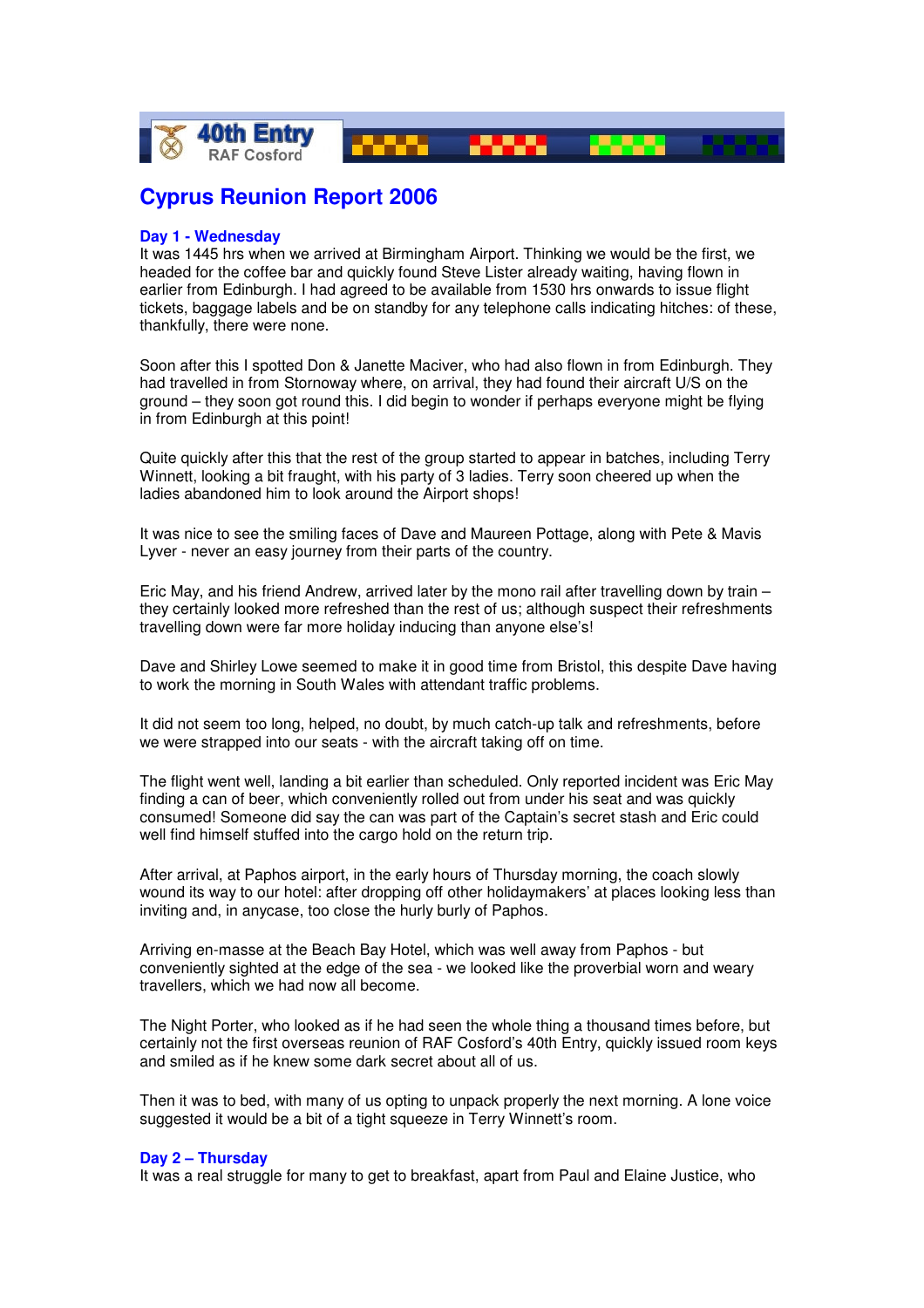had arrived earlier than the rest of us the day before. Paul, it was said, had already done the billet orderly list and his name only appeared as the signatory!

Not long after breakfast, so it seemed, we made our way to the basement for the obligatory welcome briefing from our rep, who did attempt to sound enthusiastic - but that appeared to wane when she found she was dealing with a bunch of seasoned travellers who were more than happy to contribute to her briefing! The best information handed out, it was thought, concerned consuming only bottled water, a good rate of exchange at local banks - along with the fact there was still some orange juice left.

The RAF Akrotiri trip was looming the next day: a collective decision was quickly made to hire a mini-bus and driver - this was arranged through the hotel receptionist. It was then that some of the group went off to arrange rented cars.

The Justices and Lowes decided to head for the pool area for their first tanning session. With a sigh of relief, it was soon noticed there was little sign of any traditional German conquer towelling on the sun-beds around the pool area. It was thought to be Ian Duckham that suggested that they must have heard about the former RAF chaps coming in to carpet Tan the area?

A risk assessment of the bus route to Paphos harbour was undertaken by the Maciver/Stinson crew. It turned out to be good value at 80 cents each way. The buses were nothing like Don and I remembered in the 60s, when there was often livestock and chattels on the roof. Once, I even experienced 2 young goats next to me on a bus to Limassol. The toothless owner said, eyeing me up in a menacingly way, that they were headed for the kebab machine!

On the Paphos harbour front we came across the two infamous residential Pelicans, (which most of the group would encounter at some point during the week) one of whom was being chased out of a nearby restaurant on what looked to be a well trod path! Nearby, was the ruins of Paphos Castle, said to date from 1391 with the dungeons used at one time by the British as a warehouse for salt!

The food, along with the service at that first evening meal proved to be excellent - this continued throughout the whole week, apart from one incident over a wine order. The first evening's hotel entertainment was bingo, with several couples from the group deciding to chance their arm, or should I say Cyprus pounds.

Eventually, we all ended up on the outside terrace, which overlooked the bay, as a group, exchanging banter on our first full day in Cyprus. Paul Justice was nominated as the official photographer as he was the one holding the camera at the time and had no billet orderly duty to undertake!

Was it the Justices who tried to encourage everyone to swim naked around the rock of Aphrodite three times at midnight to restore lost youth? Legend has it that this is the spot, only a few miles away from Paphos, was where the goddess of love and beauty rose from the waves. It was obvious that a daily inspection would now be needed to see if anyone had taken this challenge up, perhaps then turning into a re-cycled teenager overnight!

It turned out not to be a late night for most of us; we were all mindful of an early start for RAF Akrotiri the next morning. Arrangements had already been made to arrive at the Guard Room at 0900 hrs to be met by our host. The mini-bus driver said it would be a good hours (bumpy) ride to get there on time

## **Day 3 – Friday**

It was an early breakfast for most of us, and then a short wait for the mini-bus to arrive at 0745 hrs. The Pottages and Lyvers had already decided they would follow the mini-bus to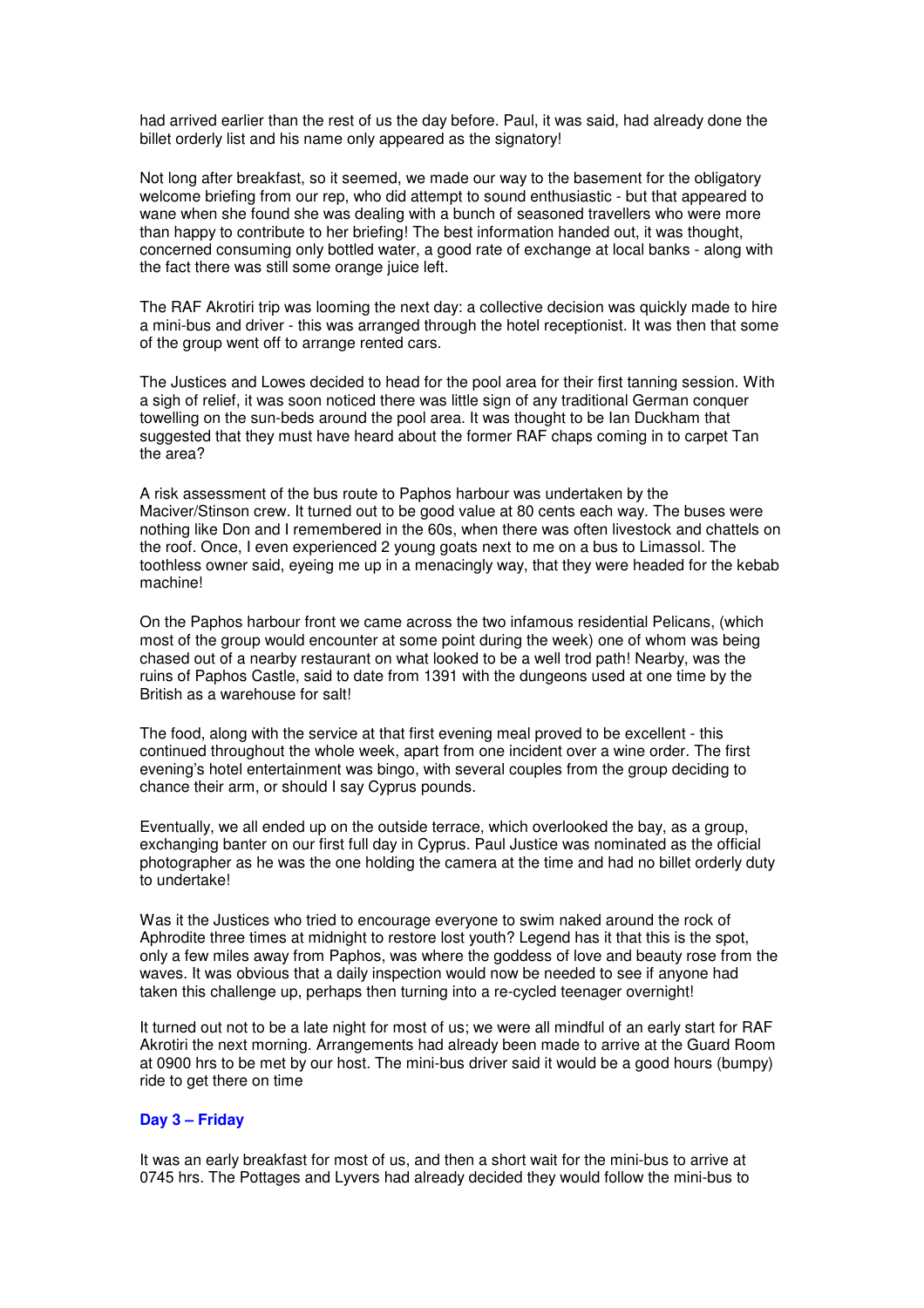RAF Akrotiri, which in anycase was to carry its maximum of 12 passengers. Several of the ladies in the party had elected not to do the trip. The mini-bus left a bit later than planned; Rose had mislaid the room safe key, access to this was needed to get our Passports – a requirement for booking in at Akrotiri

The ride to Akrotiri was both bumpy, and 60 minutes long along the Motorway. Initially, Stephan, the driver, seemed resentful and guarded – this all changed by the end of the day, after he was included in everything we did at RAF Akrotiri.

The final part of the journey took us past the Medieval Kolossi Castle. At one time the Castle was the Headquarters to the Crusaders, when they occupied Cyprus, under Richard the Lionheart.

It was here at the Castle that the Crusaders fostered the making of wines, particularly the sweet dessert wine known as 'Commandaria,' said to be the oldest named wine the in world. The name was said to originate directly from the Castle, which, at the time, accommodated the Commanderie (Commander) of the Knights Hospitallers.

Shortly after arriving at RAF Akrotiri our host, Sergeant Tim Shield, met us and sorted out the booking in of the group – including the taxi-driver, who would prove vital to us getting around the base.

Tim had decided we would undertake a sight-seeing drive around the base, before arriving at the Army Maritime Mole on the end of the Peninsula, where our boat awaited us!

Tim Shield reminded me, RAF Akrotiri was first constructed in the mid-1950s to relieve pressure on the main RAF base on the island, RAF Nicosia. In was in the aftermath of the Suez Crisis when British Forces had to be withdrawn from the Canal Zone in Egypt that room was needed for personnel, equipment and aircraft.

This period also coincided with the outbreak of the internal security problems of EOKA in Cyprus, adding to the pressure on the RAF airfields on the island. Many of the buildings that were destined for the Suez Canal Zone, including the Prefab Bungalows, which became married Quarters, would remain at Akrotiri.

The outcome of the EOKA conflict was the UK granting Cypriot independence in 1960, although, under the agreement, it retained a small amount of territory to create the UK Sovereign Base Areas - which are still self-administrating and independent to this day.

It is all to easy to forget that the British ruled this island from 1878 until 1960, bringing many benefits that still continue to this day.

Touring the Base, we sighted several aircraft, including a tri-star at the Airport Terminal. Seemingly, we had missed the Red Arrows by one week; they had been at Akrotiri for several months for their annual winter training regime. The week after we returned would see the European Fighter detached to the Base. Bad timing, on our part!

The whole group, including Stephan (by now, a very wide-eyed and open-mouthed, taxi driver!) boarded one of the Landing Craft and quickly (at least 6 knots!) proceeded out into Limassol bay to sail along the coastal beach, known as Ladies Mile, towards Limassol Port.

Quite properly, all this did not happen without first getting a health and Safety brief, given professionally and with real enthusiasm by the young (everyone to us in uniform these days looks young!) Chief Engineer - with the Skipper (Staff Sergeant) looking down from his bridge. We were given the freedom of the boat, which only a week ago saw one of the Prince's from Sandhurst undertaking some sort of training.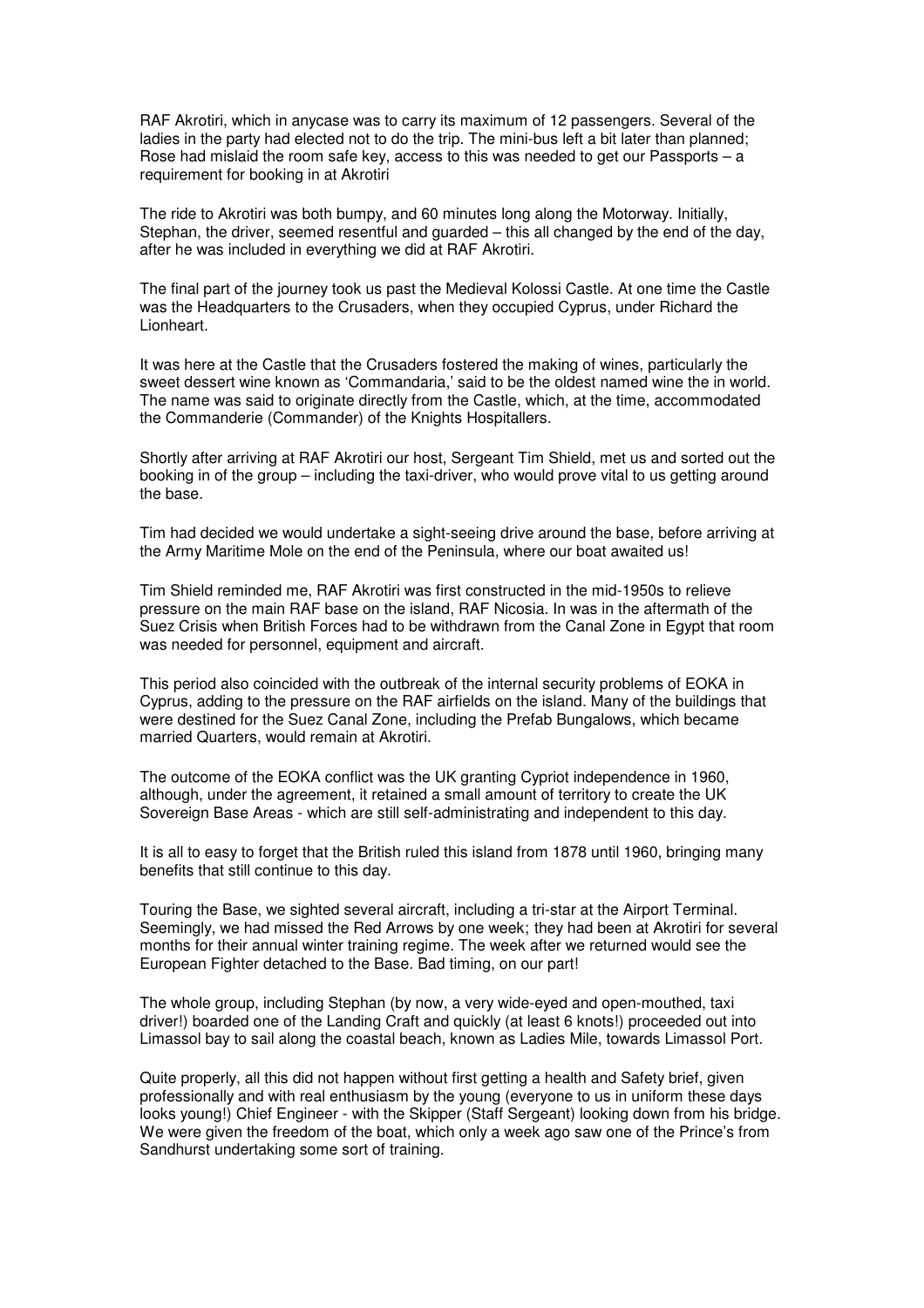The highlight of the trip was when the resident search and rescue helicopter flew alongside us and gave a bow - all pre-arranged by Tim, and the Landing Craft Skipper. The Landing Craft returned to its berth after an hour of what was a real treat, with a crew who were kindness itself. At one point, Carol Winnett took control of the steering wheel and seemed to be steering the boat towards the Gulf!

After the boat trip, we proceeded to the Peninsula Club (Pen Club) for cool drinks. The club is utilised by families and single; it has now been part of the base scene since the 60s. Sadly, it was time to bid farewell to what was a wonderful morning.

It seemed a quicker ride back to the hotel. The Pottage/Lyver crew made the right decision to take the coastal road back, rather than follow the mini-bus along the uninspiring motorway.

In the afternoon, Eric May managed to get into the pool, forgetting he had his mobile phone on him. The mobile did eventually dry out the next day; unfortunately it did leave dial buttons 7,8 & 9 inoperative. It was at this point that his dear wife began to get cryptic text message back home!

Eric's good friend, and companion, Andrew, really got into the spirit of the whole reunion. It did seem, at times, that he had been a former Boy Entrant - what with his many witticisms and slant on life.

The evening saw entertainment in the way of Greek Dancing. Several of the ladies ably joined in and looked the part. Jeanette Maciver, who teaches Scottish dancing, said the steps were very similar and easily picked up: quite a few of us were not convinced by this observation, remaining clear of the dance floor, leaving it to the experts!

The highlight, of all this, was Ian Duckham's outstanding contribution to the dancing, no doubt, learnt on one of the many cruise ships he has been on!

Much drink seemed to be consumed this night, added together with the names of those remembered from the 40th, either not here - or sadly gone before. Also, perhaps many of us were just remembering what day it was – May 26th, Attestation Day!

For a short while, the two trusty lifts seemed to be required continuously while we all left in a big clump, some still talking about the visit to RAF Akrotiri and ready to join up again – no doubt, spurred by the fact that they only pay £1 a week for the many condemned bungalowed married quarters!

### **Day 4 - Saturday**

At Breakfast, Dave Pottage was sighted going into Ops Room mode - planning his Flight Plan (route) with Pete Lyver. Steve Lister, as the Senior Ops Officer (Chairman) had supplied the Charts. Steve would follow them as tail end Charlie, with Ian Duckham as his rear gunner.

Even this time of morning Carol Winnett, along with sister Nicky and friend Sheila, were heading for the pool area before making their way to Limassol with Taff to meet some old friends of her parents.

The Lowes/Justice crew went off touring: although there was a small suspicion that Elaine may end the tour at the shops – after all she did have previous at our Reunions!

The Maciver/Stinson crew took advantage of the coach run from the hotel to the indoor market at Paphos. Although I was with Rose, I did disown myself from all the shopping bags she accumulated in such a short time. Don acquired a new super-duper camera; it made my digi look like an old Kodak box camera!

Somehow, or other, the whole group managed to get back to the hotel for the evening meal. One nearby table of young diners thought we had all casually met on holiday and when told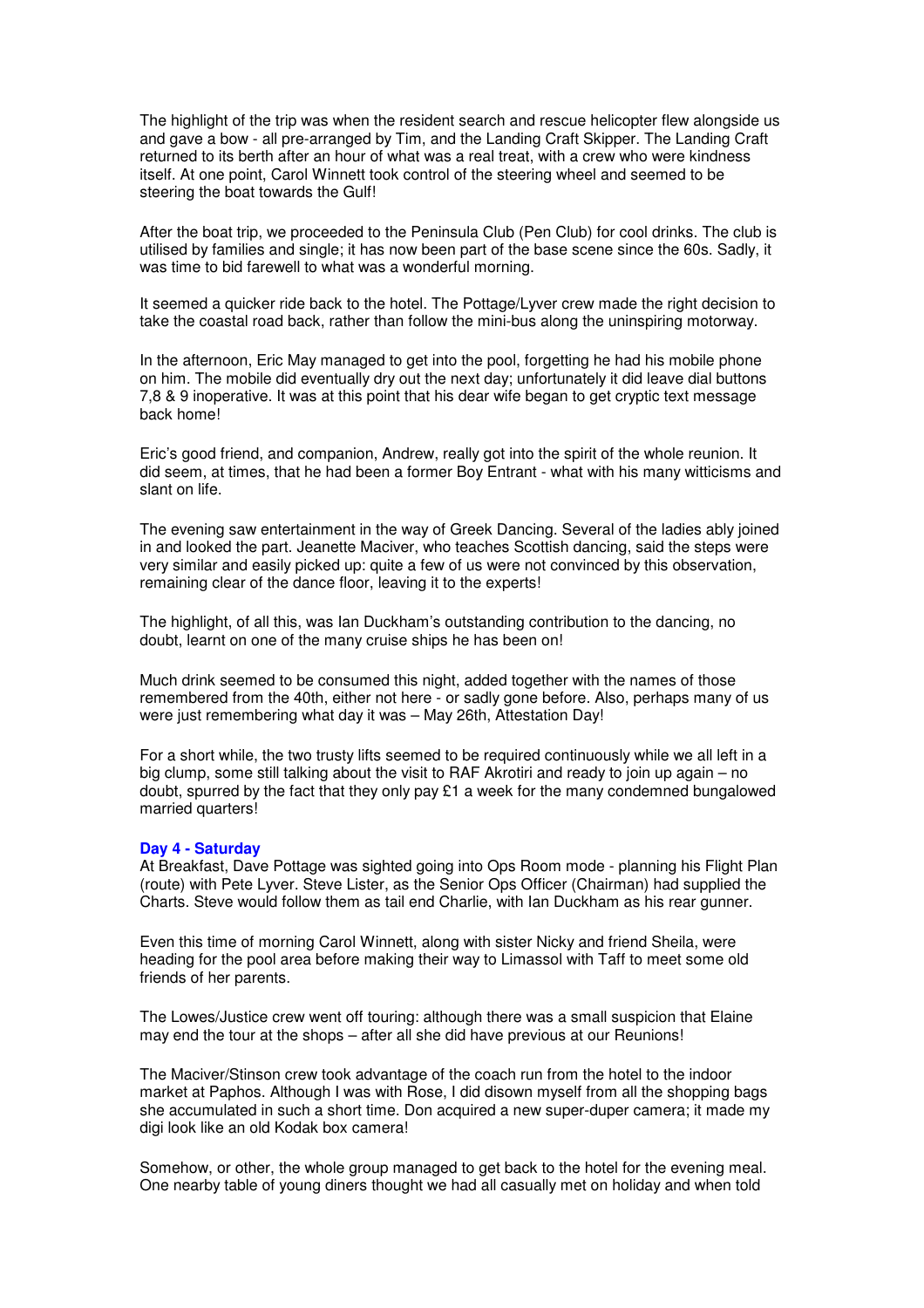the facts could not believe people went that far back in time and remained good friends! I replied most kindly: although we are history, we have a long future, with many more reunions ahead of us!

That evening, when most of us were gathered together in the hotel, the entertainment consisted mainly of Eric reading a risqué extract from a book recalling the story of Pete and Mavis Lyver and the story of the washing machine. Quite a few tears were shed in merriment by all of us. It gave us all a new insight into the genteel nature of Pete and Mavis persona! It was at this time that Eric declared an interest in bringing his wife, and their children, to the next reunion. This declaration was well received by all of us.

All this lead onto the discussion of hoping others from the 40th would perhaps consider attending future reunions after the photos, etc, of the Cyprus reunion got posted onto our Web Page.

The Winnett crew reported back to the group that the family friends they had visited had now resulted in an invite to a wedding reception in Paphos on Monday. Along with this, he had discovered that the head of the family was the Officers Mess Manager at Episkopi and, more importantly, a former 40th Boy Entrant Cook from Hereford. It seems we had a good contact for any future visit to Cyprus.

### **Day 5 - Sunday**

It was on Parade at 0930. Present & Correct: Eric/Andrew, Steve/Ian, The Stinsons, The Macivers, The Pottages & The Lyvers. Mission: Nicosia – The Green Line.

It was quite a drive to Nicosia. The old memories of the place still lingered for a few of us: Hot, Dusty, expensive and divided, even then - between the Turkish and Greek quarters – it turned out, not much had really changed in the intervening years.

On arrival, we found a free car park. The City seemed quiet, with little traffic, as we headed for the nearest restaurant for a drink.

Nicosia had become a real divided city since 1974, when Turkish troops invaded the island and claimed 37% of northern Cyprus as a pseudo-state that has since been recognized by no nation, other than Turkey. With this thought in mind, we all headed on foot towards the Green Line.

I felt quite knowledgeable, for once, when someone asked me why the called it the Green line. I was here (RAF Episkopi) in 1963 when after armed skirmishes in Nicosia, and elsewhere, between the Greek and Turkish Cypriots, the UN was mandated to resolve the impasse. They took the decision to divide Nicosia City into Turkish and Greek Quarters, with a dividing line drawn through the City map by a UN officer – he used a Green Pen, hence the Green Line. Then, unrestricted access between the two quarters was formalised with the UN monitoring for problems that might occur.

The Barrier across the street loomed before us, the steps up led to the platform overlooking a derelict and sad looking other half of the street we were now on. It looked totally abandoned, which it was. The Greek armed National Guardsman, on our platform, peered across intensely – we did wonder what he could actually do. It was just a token presence with the Greek Flag hanging limply nearby. Not far way, the Turkish Flag hung in defiance close to their barrier. The space in between brought home quite strongly the phrase 'No Mans Land.' The whole group seemed despondent and sad about this awful fixture, with the derelict feature beyond.

As we left the platform, general agreement on the sadness of a divided Capital City (the only one in the World) and a lovely Island was implied, rather than stated. Some of us visited the nearby museum, which highlighted the unknown plight of those 1,619 Greek Cypriots who were still missing after the invasion. In addition, it told of the 5,000 killed and the 180,000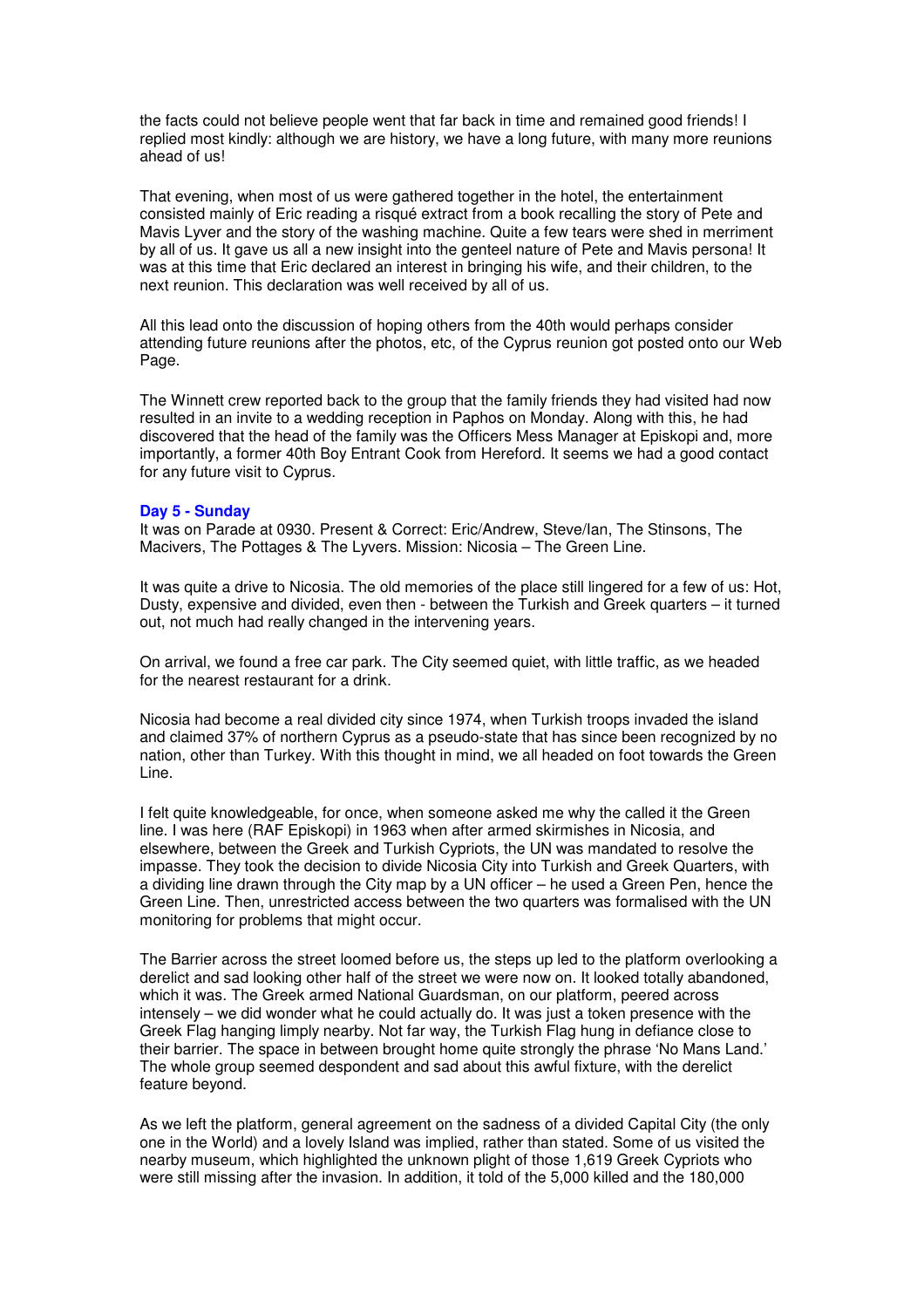Greek Cypriots displaced from the northern part of the island. To all of us who saw them, the photographs spoke a thousand words.

After this, the whole group wandered on foot along part of the old walled city. The Venetians built these original star shape walls, and their eleven bastions, in the 1570s to repel attacks by the Ottoman Army, who eventually overran and occupied the City.

We eventually found our way back to the car park, after stopping once again for refreshments. It seemed ironic, and a bit inappropriate, too, after just seeing the results of a City divided, that the group split into two, using two restaurants facing each other across the road. That image was quite powerful for some of us.

On the way back to the hotel we opted to head for Limassol, a less boring route than the motorway. Others had hunger pangs and wanted to eat, which most of us did in a sea-front restaurant at Limassol, shortly after arrival.

In the meantime, the Justices had gone to Akrotiri village in search of home-spun lace – it had been recommended to them. Seemingly, they knocked on many doors in their quest!

That evening the entertainment was a Film/Music Quiz. We all sat together, once again, on the open terrace. We started out a 2 teams in the quiz but seemed to combine resources, with eventually Elaine Justice (Captain Team 1) winning the first prize of a bottle of Red House wine, which was kindly shared out at the last dinner we would all be together.

It had been another splendid day, as someone remarked. The memory of stepping up onto that Platform, and looking across the divided Green line in Nicosia, will remain as a poignant moment, as many agreed on the terrace that night.

#### **Day 6 - Monday**

Soon after breakfast the Maciver/Stinson crew set off for Lara Bay (also, known as Turtle Bay) via nearby Coral Bay. It was to turn out an incredible journey - in more ways than one.

It was in 1978 that the Cyprus Turtle Conservation Project was initiated, with habitat protection on Lara and neighbouring Toxeftra beach - along with three small neighbouring beaches.

The Project aims to build and conserve the marine turtle population in Cyprus. Two species of marine turtle still breeding on the protected beaches are the Loggerheads and the rare Green Turtles. We found, Lara Beach has a dedicated turtle hatchery and the whole Project attracts grants from the European Union and World Wildlife Fund.

Annually, between 6,000 and 10,000 hatchlings, of both species, are released from the protected areas. Cages on-site protect turtle nests, and any turtle nests found on nearby Coral bay are transferred to the hatchery on Lara Beach. Sadly, we did not see a single turtle that day.

I digress, after Coral bay we headed for Lara bay and just beyond to take refreshments overlooking the bay. It was after this that we decided to head inland with hope on getting back onto the main road to Paphos. How wrong could we be? It was a maze of the dreaded and badly signed white roads.

We became hopelessly lost, but had the great fortune of being pulled up by a herd of several thousand goats moving across our path to pastures new. They were in somewhat of a hurry; the family units moved together as part of the herd; it was a good 15 minutes before they disappeared; we never saw the leader of the pack; perhaps the goat herder was well over the horizon, with his fleet of foot herd following.

Eventually, we got back on the main road. It was much later, when we looked back on an experience we would not have missed.

During this time, the Pottage/Lyver crew had visited the ruins of the famous Temple of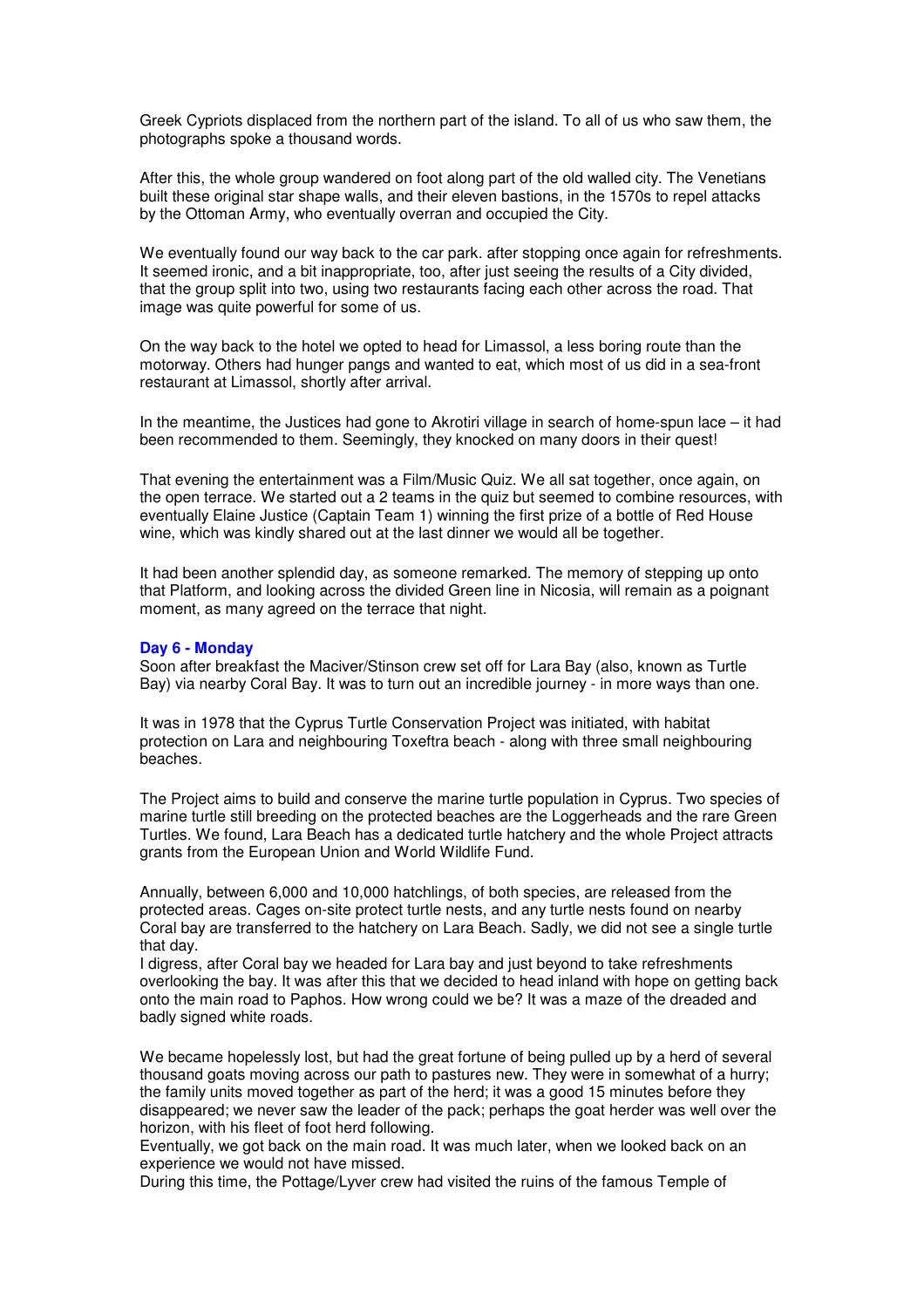Aphrodite, which are said to go back to 12BC. The Temple is in the district of Palaepapos – once, Old Paphos.

The Lowes/Justices crew ended up at the Paphos harbour front, encountering the infamous pelicans.

Eric and Andrew had made their way to Larnaca and the Famagusta area, reporting on the access border manned by Brits and the Turkish Forces.

The Winnett party were headed for the wedding reception they had been invited to in Paphos; they were later to report a good time was had by all.

The gathering on the open terrace that night seemed to be centred on the day's excursions by different parties, especially the Macivers/Stinson crew's white road adventure. There was, however, a sprinkling of reminiscing about some of the old 40th boys, along with their instructors.

### **Day 7 – Tuesday**

It did not seem too long after breakfast that the day-trippers to Troodos gathered in the car park ready to go. There would be 12 of us on this trip, with Dave Pottage as Red Leader 1, ably assisted by his Nav 1, Pete Lyver. It did seem, to many of us, Dave and Pete, along with their lovely wife's, were clocking many more miles than the rest of us.

We left at 0930 hrs and had an uneventful journey, apart from when we stopped at a roadside restaurant, where Ian Duckham managed to acquire the cold lemonade drink intended for Pete. Of course, it was all down to waiter error – nothing to do with inter-squadron rivalry!

Eventually, after a small detour, we got to Troodos, just stopping for a quick look around the few shops and ignoring the restaurants. The ladies always seemed to conjure up time for shopping anywhere – even on top of a mountain!

The next stop was the famous Kykkos Monastery, which stands 1318m on top of a mountain. Although the Byzantines founded the monastery in 1092, many of us thought the building was much more recent than that.

It was established that the original building had long gone. Today's modern looking building is the result of the monastery suffering several fatal fires during its history.

The monastery is dedicated to the Virgin Mary, and is said to be the richest one on the island. It also possesses one of the three surviving icons ascribed to Saint Luke.

A couple of sightings of the monks are worth mentioning. One was seen getting an ice cream from a vendor outside, whilst two others were sighted carrying pots of paint. Someone did remark it was the same colour that was often used in RAF married quarters – the dreaded magnolia!

Certainly, we all enjoyed the visit – especially the Church, which was magnificent, even to those who were not particularly religious. Perhaps, the only morose thought was the fact that the monastery, during the island's EOKA troubled period, hid several terrorists, whom the British were most keen to apprehend.

Nearby to the monastery is the monument to Archbishop Makarios, the first President of the Republic of Cyprus. Sadly, time constraints prevented us from making this visit and we eventually made our weary way back down the mountain to the hotel, arriving at 1645 hrs. The evening meal saw 18 of us sat together; it did vividly recall one of the wonderful mosaic pictures seen earlier in the monastery of the last supper!

Later on we congregated, as usual, on the open terrace. Eric May read out the list of awards gained over the week, which are worth listing even now. Eric turned out to be the perfect Master of Ceremonies for this, ad-libbing wonderfully as he went along – all this, did attract much mirth from nearby tables!

**40th 2006 Cyprus Awards:**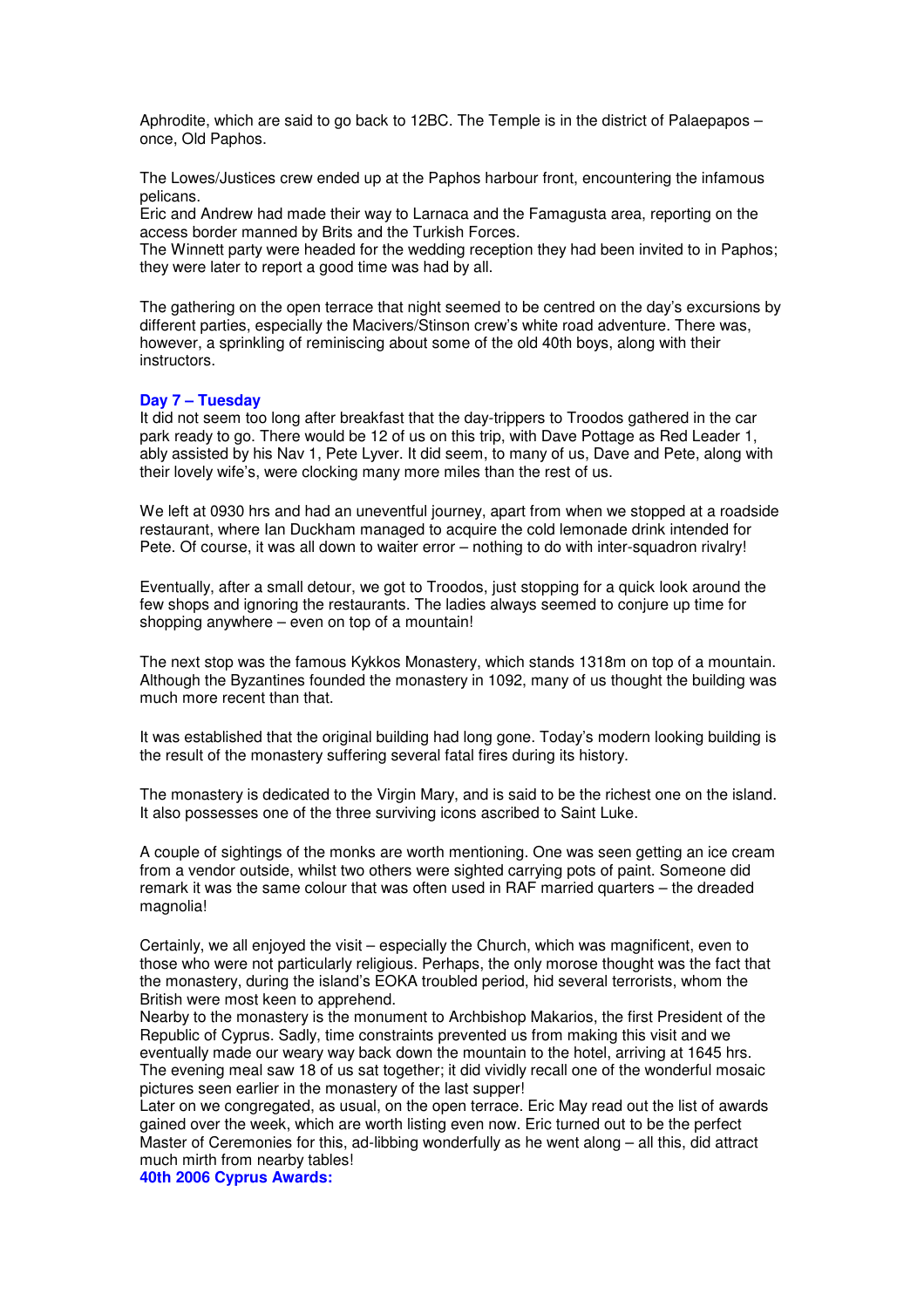**Most Envied Person in the hotel award – Terry Winnett & his Concubine The Dancing Queen award – Ian Duckham The Double Act award – Paul & Elaine Justice The Red 1 Leader/Nav award – Dave Pottage/Peter Lyver The Brewmaster award – Don Maciver The Comedian award – Eric May Honoury 40th Boy Entrant award – Andrew Briers The Wifelets award – Carol/Nicky/Sheila The Chairman of The Board award – Steve Lister**

The evening was a complete success, it was just a shame the whole week was coming to an end. The following day would see Paul and Elaine Justice leaving on an early flight, and the rest of us with a long day ahead of us before our flight home.

### **Day 8 – Wednesday**

After an early breakfast, the Macivers/Stinson crew set of for RAF Episkopi to visit their old haunts - then both single, and sharing a 5 man room for the whole tour, apart from a few months in '63 when the troubles entailed 10 of us being double bunked in the room!

As we arrived in good time we visited the nearby ruins of Curium, said to be the most spectacular archaeological site in Cyprus. During our time (1963-65), the site was little developed, but it is easy to see why it has since become a major tourist attraction.

We were met at RAF Episkopi Warrant Officer Kiev Thornton (TG11), who kindly booked us in and gave us a tour of the base. We visited our old block, ensuring we had a photograph taken outside our room. Overall, the visit threw one glaringly obvious change, the presence of cars everywhere!

After this, we visited the nearby tunnel beach and so called Happy Valley area. Janette & Rose certainly enjoyed seeing places they must have heard us talking about many times over the years and from now on would be able to relate to them.

The remainder of the group visited various local places or just confined themselves to the pool area to get their final uv top-up. Along with this, as all rooms had to be officially handed back at 1200 hrs couples doubled up and hired rooms up until 2000 hrs at a small extra cost. Those with hire cars saw them collected from the hotel at 1700 hrs.

The evening dinner saw all of us, apart from the Justices, who had left on an earlier flight, dine together for the last time. One small incident, over an order for a bottle of wine, came as a disappointment after such suberb service throughout.

Transport picked us up at 2225 hrs and we then wound our way back to Paphos airport. It was eventually 0500 hrs local time when we landed back in Birmingham - a much cooler place all together than the one we had left.

Summary of all the comments kindly received indicated our first overseas Reunion was an outstanding success and the wish was for others (overseas) to follow, perhaps at 2 yearly intervals.

Already some agreement has been reached on given consideration to Gibraltar for the next one. This proposal will be further explored and reaction monitored on our Web Page. In its favour, Gibraltar, a Sterling area, does have the attraction of having easy access to Spain, with an easy day trip to Tangiers by ferry.

Finally, without your continued support and Steve, who originated the 40th Reunion concept, none of all this would be possible - thanks.